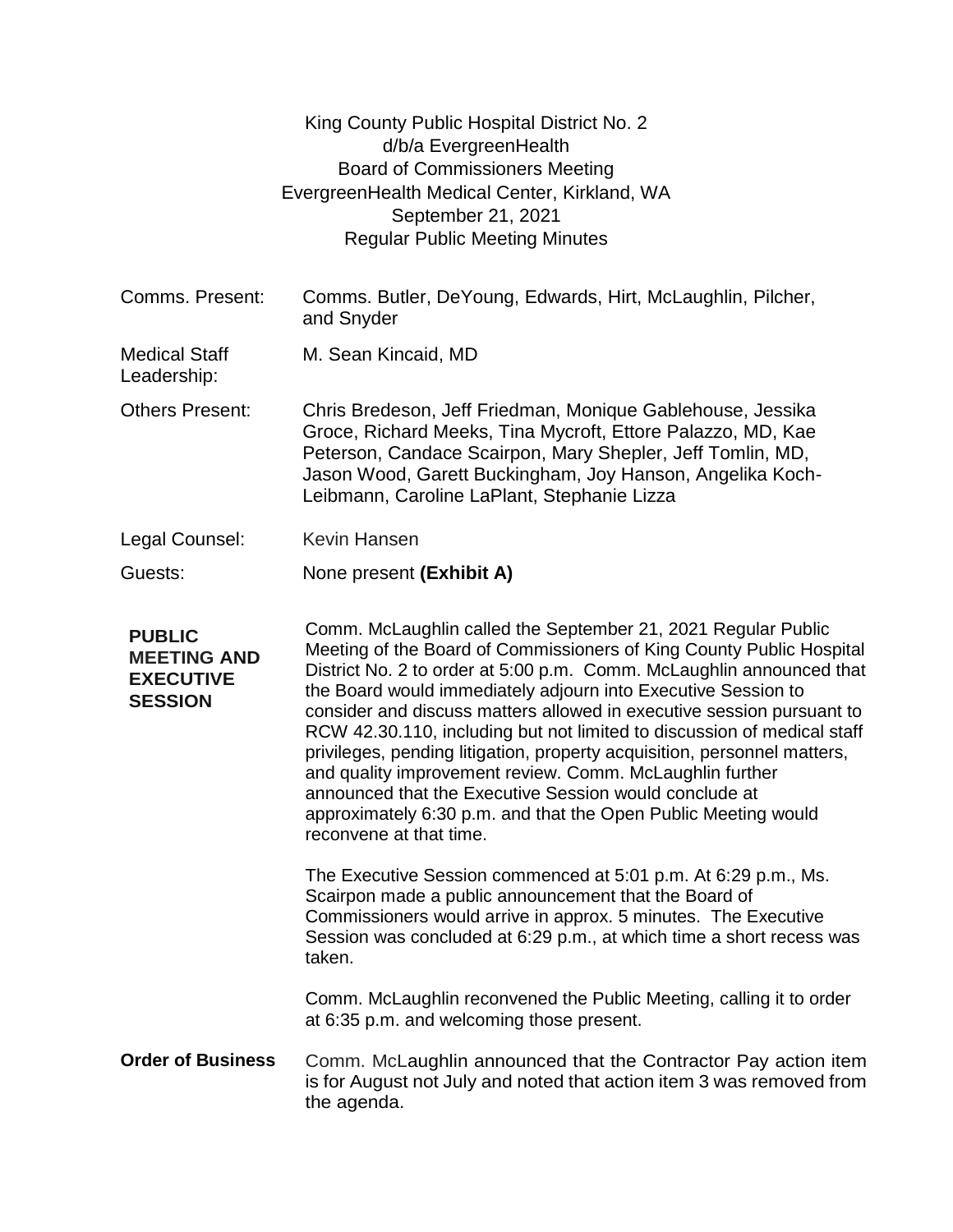| <b>Public Comment</b> | There were no members of the public present that wished to provide |
|-----------------------|--------------------------------------------------------------------|
|                       | comment at this time.                                              |

## **Presentations**

- MHA Intern Report Caroline LaPlant, MHA Intern, presented her end of internship report in which she detailed her background, key learning opportunities, key projects, lessons learned, next steps, etc. Ms. LaPlant responded to questions from the Board throughout.
- Quality Dashboard Ettore Palazzo, MD, Chief Medical and Quality Officer, presented the Quarterly Quality Dashboard which included a review of a variety of metrics including antimicrobial stewardship, opiate prescription supply, preventable harm index, etc. Dr. Palazzo also discussed the impact of COVID on these metrics, responded to questions from the Board throughout and thanked the staff for all their work on our quality goals.
- Levy Programs, Process and Allocation Stephanie Lizza, Director, Community Engagement and Legislative Affairs, Tina Mycroft, CFO, and Monique Gablehouse, COO, Post-Acute Care, presented the Levy programs, process and allocation materials which included a review of 2021 Levy Program Report, a discussion of the 2022 allocations and the Levy Process. The Board and the presenters engaged in discussion throughout.

| <b>Action Items</b>                                                          |                                                                                                                                          |                                                                                |              |  |
|------------------------------------------------------------------------------|------------------------------------------------------------------------------------------------------------------------------------------|--------------------------------------------------------------------------------|--------------|--|
| <b>Consent Agenda</b>                                                        | Comm. DeYoung made a motion to approve the Consent Agenda with<br>a revision to the Medical Staff Officers list as previously discussed. |                                                                                |              |  |
|                                                                              |                                                                                                                                          | The Consent Agenda included:                                                   |              |  |
|                                                                              |                                                                                                                                          | A) Board Minutes<br>• Regular Meeting - August 17, 2021                        |              |  |
|                                                                              |                                                                                                                                          | • Board Educational - September 3, 2021                                        |              |  |
| <b>B)</b> Voucher No. 593 August, 2021, totaling \$61,590,255<br>(Exhibit B) |                                                                                                                                          |                                                                                |              |  |
|                                                                              | C)                                                                                                                                       | <b>Contractor Pay Requests</b>                                                 |              |  |
|                                                                              |                                                                                                                                          | EHMC Silver 1 & 2 Enabling Projects<br><b>Lease Crutcher Lewis</b><br>$\Omega$ | \$0          |  |
|                                                                              |                                                                                                                                          | <b>EHMC FMC &amp; OB Renovation</b>                                            |              |  |
|                                                                              |                                                                                                                                          | o Aldrich + Associates<br><b>EHMC Critical Care Unit to 3-Silver</b>           | \$860,668.15 |  |
|                                                                              |                                                                                                                                          | Aldrich + Associates<br>$\Omega$                                               | \$28,854.30  |  |
|                                                                              |                                                                                                                                          | <b>EHMC Imaging Replacement Projects</b><br><b>BNBuilders Inc.</b><br>$\Omega$ | \$0          |  |
|                                                                              |                                                                                                                                          | <b>EH Hospice Reroof</b>                                                       |              |  |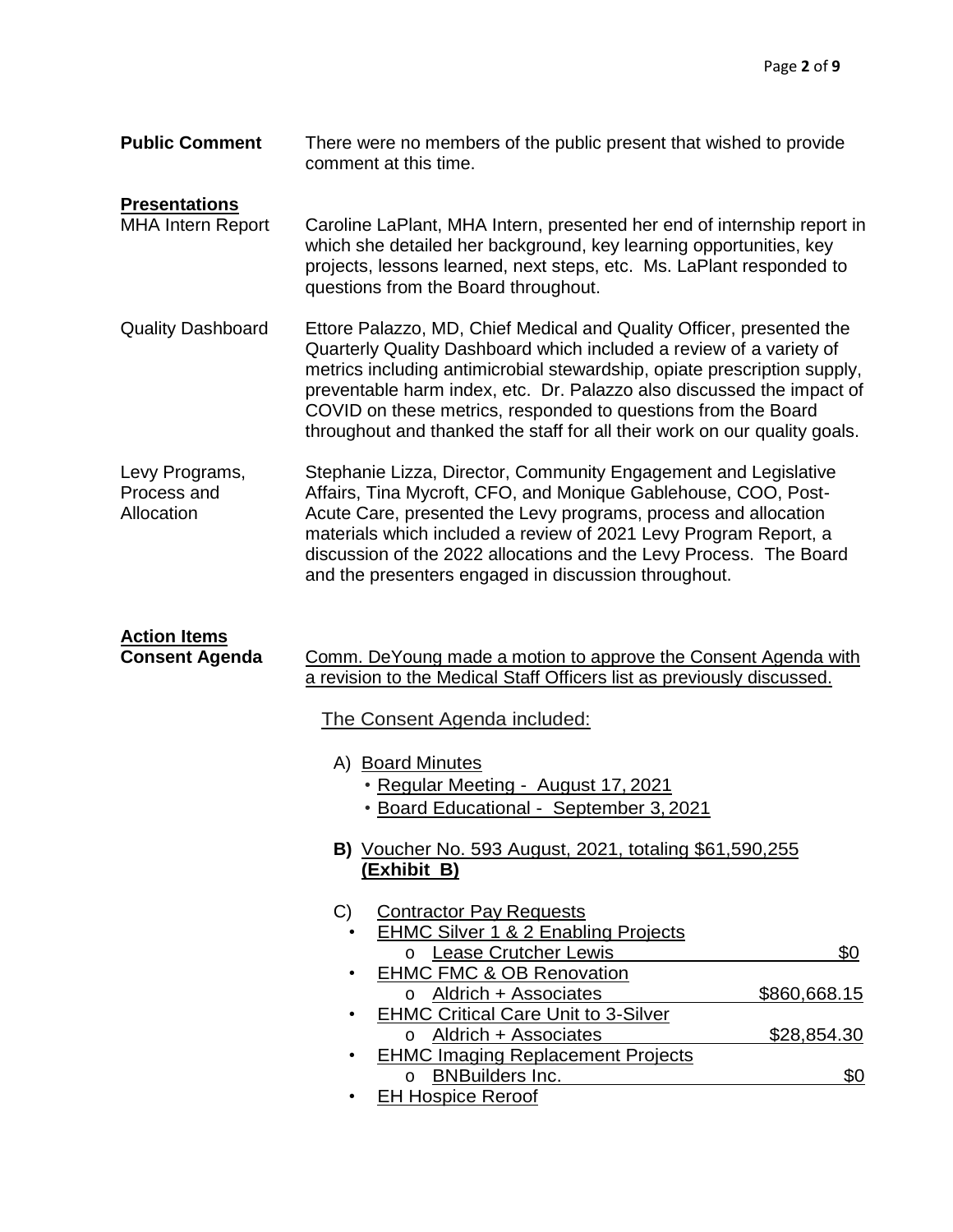| Best Contracting Service, Inc. | \$256,333.85 |
|--------------------------------|--------------|
|--------------------------------|--------------|

- Total Contractor Pay Requests: \$1,145,856.30
- D) Medical Staff
	- New Appointments, Reappointments, Status Changes, and Privileges pertaining to the EvergreenHealth Medical Center Medical Staff and AHPs in **Exhibit C** and Delineation of **Privileges**
	- Revised slate of officers
	- Pain management privileging form update

Comm. Snyder seconded the motion.

The motion carried unanimously.

**Levy Programs, Process and Allocation** As a result of the discussion earlier in the meeting, this topic was held and will be brought forward at a later date for a vote.

**Resolution No. 921- 21 – LTGO Bond** Ms. Mycroft gave an overview of the resolution and explained that further edits are needed before a vote takes place. This will be deferred to a future meeting.

**Utilization Management Plan** Comm. Pilcher made a motion to approve the 2021 Utilization Management Plan as presented in the Board packet.

Comm. Hirt seconded the motion.

The motion carried unanimously.

**Foundation Bylaws** Comm. DeYoung made a motion to accept the updated Foundation Bylaws as presented in the Board packet.

Comm. Pilcher seconded the motion.

The motion carried unanimously.

| <b>Written Reports</b>                                                               | Ms. Mycroft and Garett Buckingham, Director of Design and                                                                                                                                    |
|--------------------------------------------------------------------------------------|----------------------------------------------------------------------------------------------------------------------------------------------------------------------------------------------|
| <b>Capital Budget and</b>                                                            | Construction, responded to questions from the Board. The Board                                                                                                                               |
| <b>Construction</b>                                                                  | welcomed Mr. Buckingham back to the organization and shared they                                                                                                                             |
| <b>Report</b>                                                                        | are excited to have him.                                                                                                                                                                     |
| <b>Discussion Items</b><br><b>Board Self-</b><br><b>Assessment</b><br><b>Results</b> | Comm. Butler gave a brief summary of the report which included<br>improvements from the prior year in strategic planning and<br>opportunities for improvement. The Governance Committee will |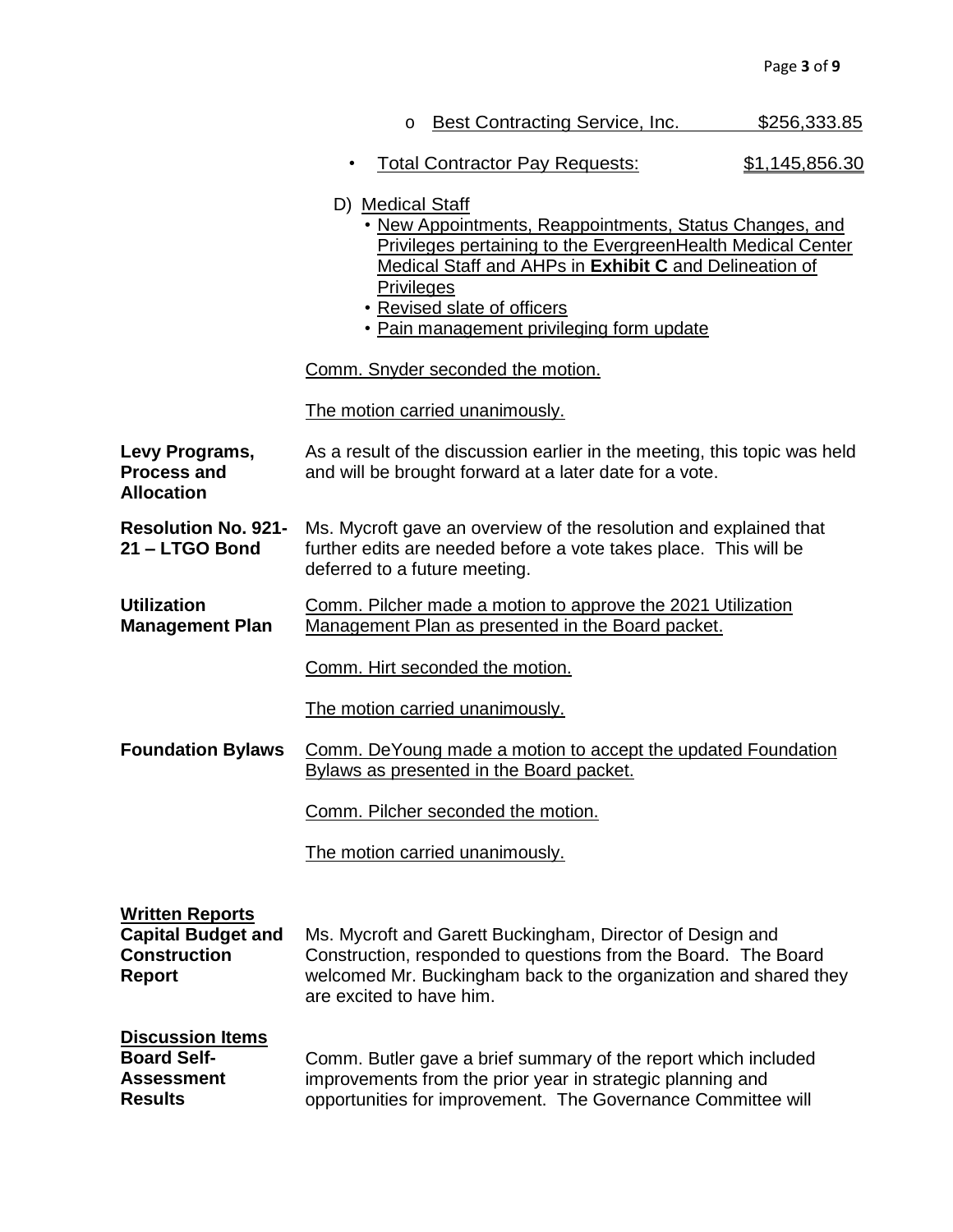|                                            | explore these and will also put together a list of possible educational<br>topics. The Board engaged in a brief discussion about the report.                                                                                                                                                                                                                                         |  |  |
|--------------------------------------------|--------------------------------------------------------------------------------------------------------------------------------------------------------------------------------------------------------------------------------------------------------------------------------------------------------------------------------------------------------------------------------------|--|--|
| <b>Rolling Agenda</b>                      | Ms. Scairpon presented the rolling agenda for the months of October<br>November and December 2021.                                                                                                                                                                                                                                                                                   |  |  |
| <b>Medical Staff</b><br><b>Update</b>      | Dr. Kincaid shared his appreciation to Garett Buckingham for staying<br>with the organization and noted that he is a valuable member of the<br>community and friend to the Medical Staff. He also noted that the last<br>several months have been difficult as we work through the high<br>volumes and that the Annual Medical staff meeting has been shifted to<br>a virtual event. |  |  |
| <b>CEO/Administrative</b><br><b>Update</b> | Jeff Tomlin, MD, CEO, discussed the following:<br>Reviewed the status of employee COVID vaccinations<br>$\bullet$<br>FEMA reporting is in progress<br>$\bullet$                                                                                                                                                                                                                      |  |  |
|                                            | Dr. Tomlin responded to questions from the Board throughout.                                                                                                                                                                                                                                                                                                                         |  |  |
| <b>Commissioner</b><br><b>Reports</b>      | Comm. Butler - None                                                                                                                                                                                                                                                                                                                                                                  |  |  |
|                                            | Comm. Edwards - Thank you to the admin team members for their<br>work on the Levy Committee. Thank you to Candace, Stephanie<br>and Tina.                                                                                                                                                                                                                                            |  |  |
|                                            | Comm. DeYoung – Thank you to the staff for their work throughout<br>this extra push through the pandemic. Thank you to Mary Shepler,<br>Ettore Palazzo, MD, and Frank Riedo, MD for keeping the hospital<br>running.                                                                                                                                                                 |  |  |
|                                            | Comm. Pilcher - Echo's Comm. DeYoung's comments.                                                                                                                                                                                                                                                                                                                                     |  |  |
|                                            | Comm. Hirt - Echo Comm. De Young's comments as I think about<br>what our staff are going through caring for our patients and I<br>appreciate all the effort going into this.                                                                                                                                                                                                         |  |  |
|                                            | Comm. Snyder – Agree with Comm. Hirt. This $5th$ wave is a lot<br>more pressing than previous waves.                                                                                                                                                                                                                                                                                 |  |  |
|                                            | Comm. McLaughlin – Thank you to everyone for the discussions<br>tonight.                                                                                                                                                                                                                                                                                                             |  |  |
| <b>Adjourn</b>                             | The September 21, 2021 meeting of the Board of Commissioners<br>for King County Public Hospital District No. 2 was adjourned at<br>8:41 p.m.                                                                                                                                                                                                                                         |  |  |
|                                            |                                                                                                                                                                                                                                                                                                                                                                                      |  |  |

ATTEST:  $\sqrt{m\omega}$ Syder. Virgil Snyder, Commissioner/Secretary

Oct 19, 2021 8:49 PM PDT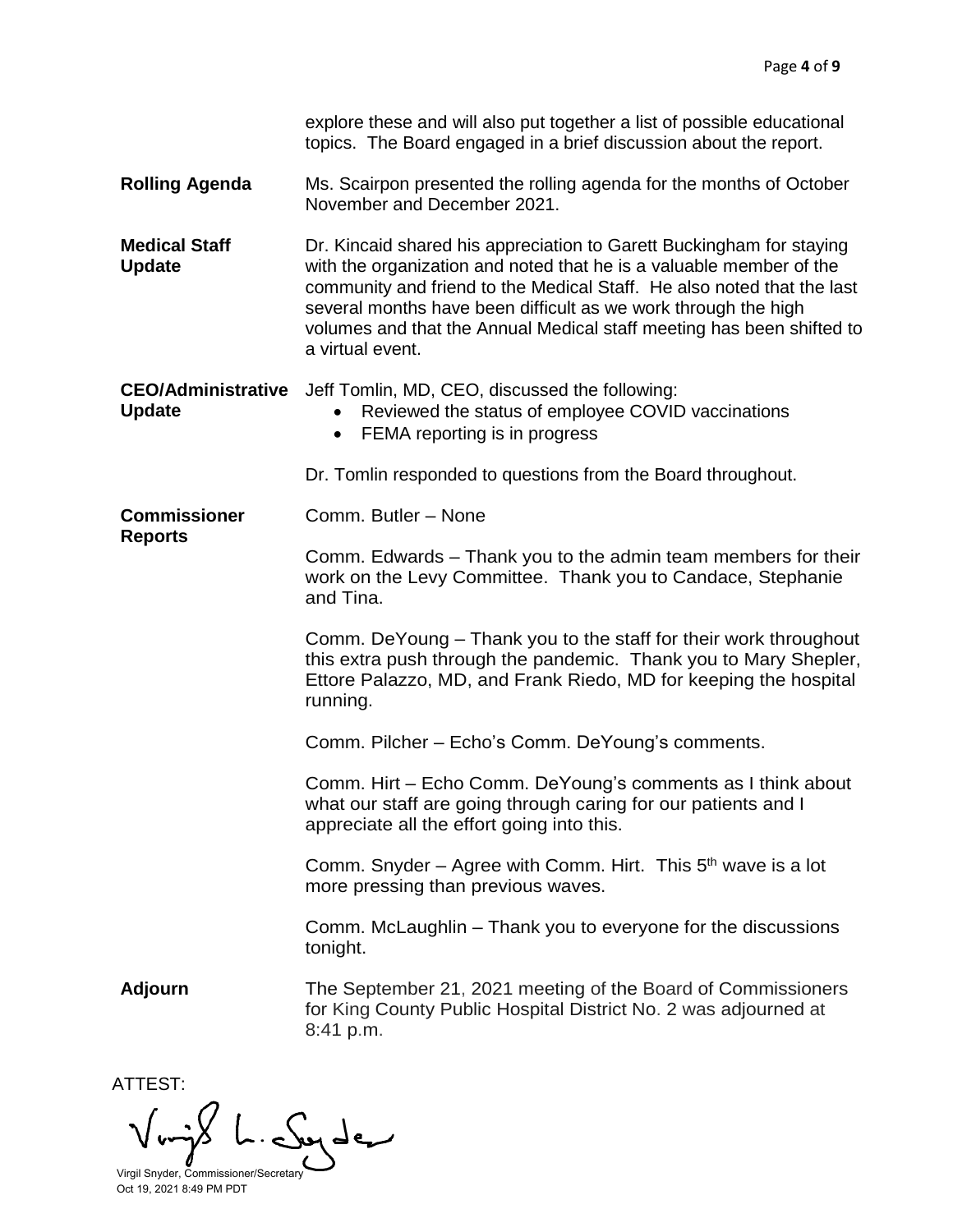## **Exhibit A – Guests**

| <b>Name</b> | <b>Residence</b> |  |  |
|-------------|------------------|--|--|
| <b>None</b> |                  |  |  |
|             |                  |  |  |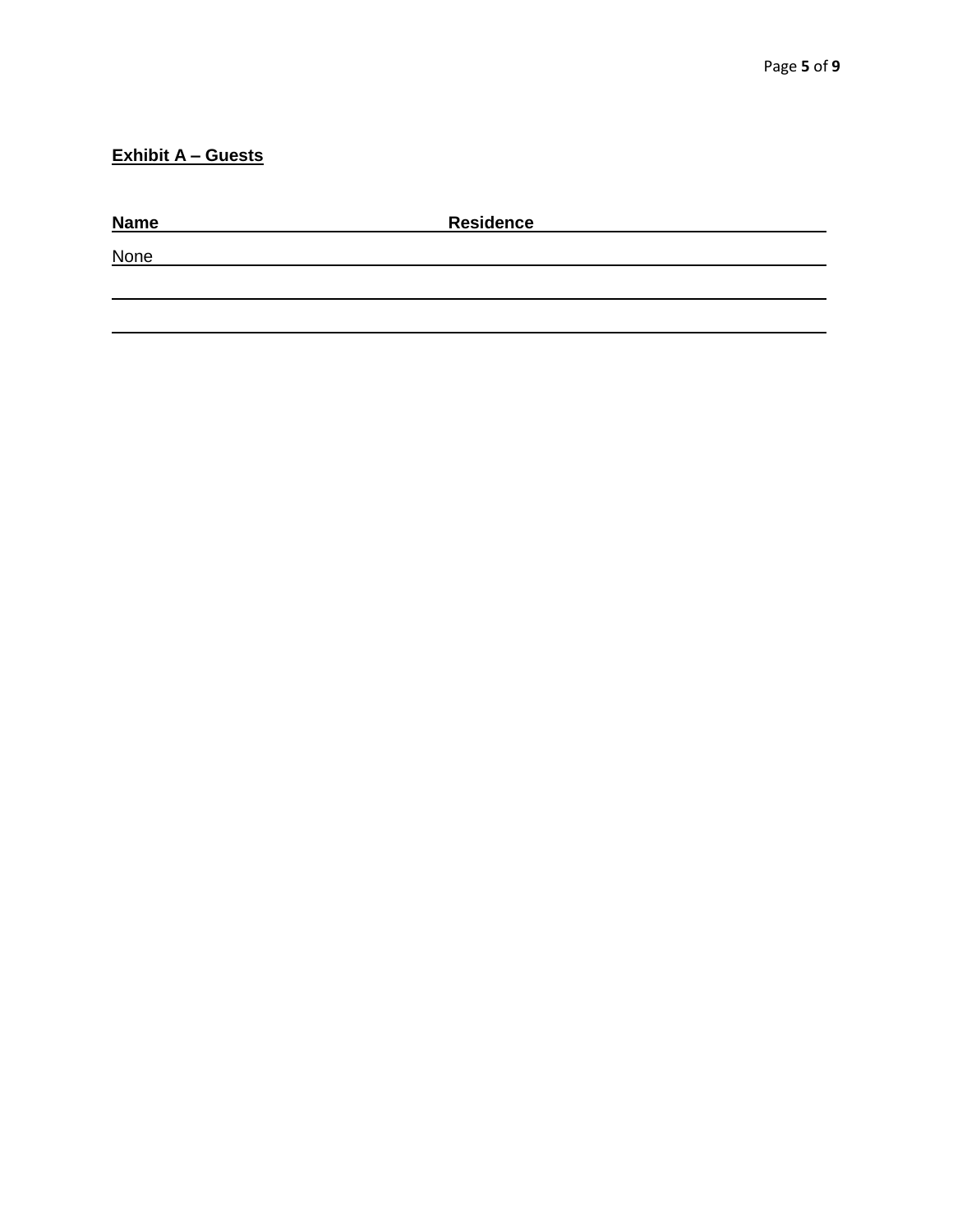## **Exhibit B - Monthly Voucher Summary**

KING COUNTY PUBLIC HOSPITAL DISTRICT NO. 2<br>dba EVERGREENHEALTH<br>VOUCHER SUMMARY #593 August 2021

|                                            | <b>CURRENT MONTH</b> | <b>6-MONTH</b><br><b>ROLLING</b><br><b>AVERAGE</b> |
|--------------------------------------------|----------------------|----------------------------------------------------|
| <b>PATIENT &amp; INSURANCE REFUNDS</b>     | 349,569              | 400,027                                            |
| <b>ACCOUNTS PAYABLE - Warrants/Refunds</b> | 23,330,432           | 24,385,173                                         |
| <b>ACCOUNTS PAYABLE - EFT *</b>            | 5,204,910            | 7,740,988                                          |
| <b>RISK MANAGEMENT CLAIMS - ACH</b>        | 5.833                | 60,727                                             |
| <b>WORKERS COMPENSATION CLAIMS</b>         | 143.252              | 151,513                                            |
| <b>FIRST CHOICE PPO CLAIMS</b>             | 1,692,507            | 1,994,306                                          |
| <b>PAYROLL - Warrants</b>                  | 325,581              | 274,105                                            |
| <b>PAYROLL - Direct Deposit</b>            | 21,686,515           | 23.231.152                                         |
| <b>PAYROLL TAXES</b>                       | 8.219.745            | 9.195.255                                          |
| <b>B &amp; O TAXES</b>                     | 631,913              | 683,495                                            |
|                                            | 61.590.255           | 68.116.740                                         |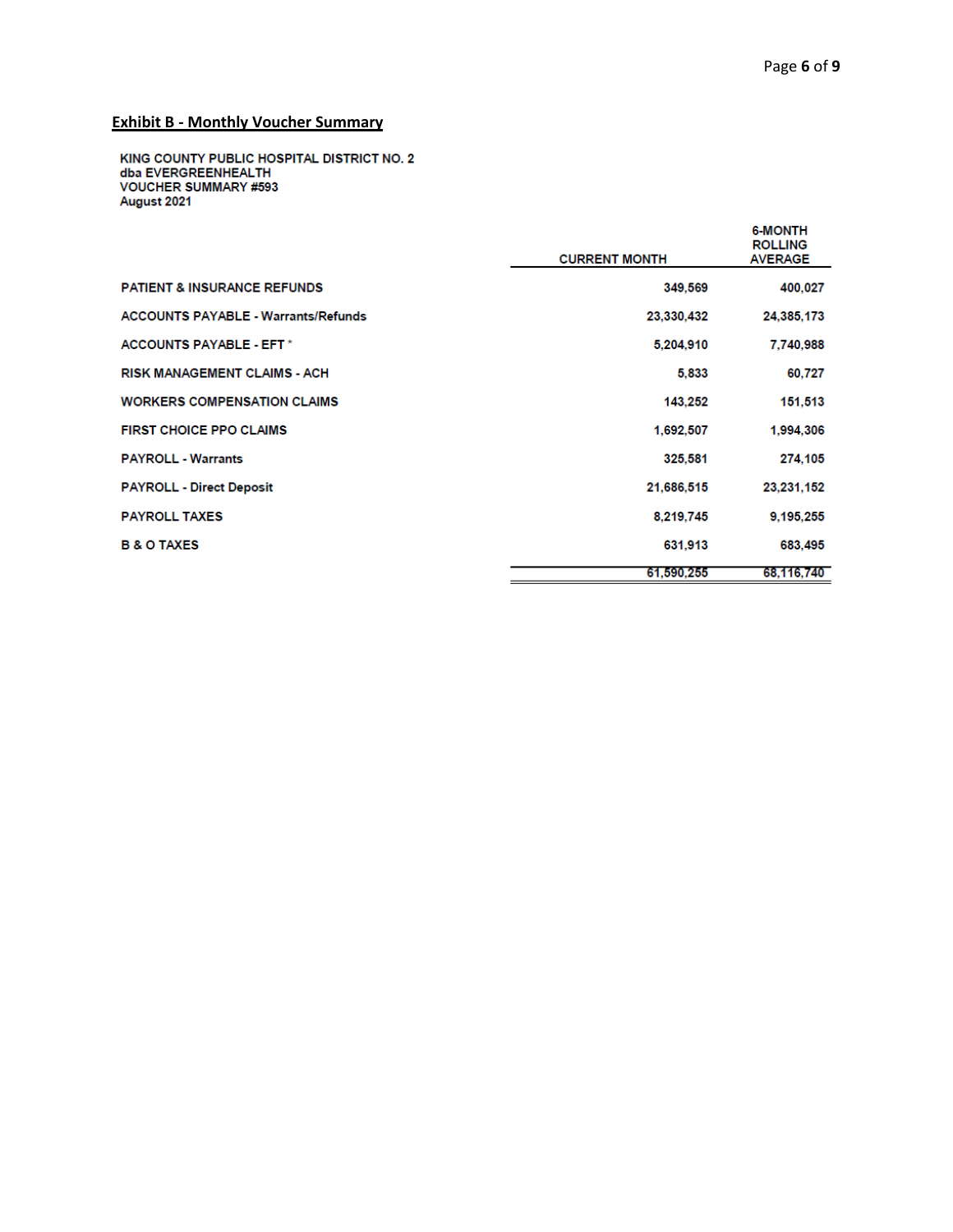| <b>INITIAL APPOINTMENTS:</b> The following individuals are approved for initial appointment to the Medical Staff |                                                                                      |                    |                              |
|------------------------------------------------------------------------------------------------------------------|--------------------------------------------------------------------------------------|--------------------|------------------------------|
|                                                                                                                  | or Allied Health Professionals with privileges delineated in their credentials file. |                    |                              |
| <b>NAME</b>                                                                                                      | SPECIALTY/DEPT.                                                                      | <b>STATUS REQ.</b> | <b>REQUESTED APT. PERIOD</b> |
| Altobelli, Mary, MD                                                                                              | Pediatrics / Primary Care                                                            | Active             | 09/21/2021-08/31/2023        |
| Chan, Grace, MD                                                                                                  | Pediatrics / Primary Care                                                            | Active             | 09/21/2021-08/31/2023        |
| Choi, Jonathan, MD                                                                                               | Neurosurgery / Surgery                                                               | Active             | 09/21/2021-08/31/2023        |
| Godbout, Erin, MD                                                                                                | Ophthalmology / Surgery                                                              | Active             | 09/21/2021-08/31/2023        |
| Inagaki, Elica, MD                                                                                               | Vascular Surgery / Surgery                                                           | Active             | 09/21/2021-08/31/2023        |
| Nath, Audrey, MD                                                                                                 | Neurology / Medicine                                                                 | Telemedicine       | 09/21/2021-08/31/2023        |
| Nickerson, Phillip, MD                                                                                           | Adult Hospitalist / Hosp. Med.                                                       | Active             | 09/21/2021-08/31/2023        |

## **Exhibit C ~ Medical Staff/AHP Appointments/Reappointments/Scope of Practice**

| REAPPOINTMENTS: The following individuals are approved for reappointment to the Medical or AHP Staff |                              |                    |                              |  |
|------------------------------------------------------------------------------------------------------|------------------------------|--------------------|------------------------------|--|
| with the privileges delineated in their credentials files.                                           |                              |                    |                              |  |
| <b>NAME</b>                                                                                          | SPECIALTY/DEPT.              | <b>STATUS REQ.</b> | <b>REQUESTED APT. PERIOD</b> |  |
| Binford, Robert S., MD                                                                               | Thoracic Surgery/Surgery     | Active             | 09/21/2021-08/31/2023        |  |
| Chun, Terrence U., MD                                                                                | Peds Cardio/Medicine         | Courtesy           | 09/21/2021-08/31/2023        |  |
| Coleman, Anne, MD                                                                                    | Peds/PC                      | Active             | 09/21/2021-08/31/2023        |  |
| Cox, Diane R., PA-C                                                                                  | Neurosurgery/Surgery         | AHP                | 09/21/2021-08/31/2023        |  |
| Davis, Maia J., MD                                                                                   | Adult Hospitalist/Hosp Med   | Active             | 09/21/2021-08/31/2023        |  |
| Dean, Eric W., MD                                                                                    | Hema/Onc / Medicine          | Active             | 09/21/2021-08/31/2023        |  |
| DeSmet, Briana M.,                                                                                   |                              | AHP                | 09/21/2021-08/31/2023        |  |
| PA-C                                                                                                 | Urgent Care / Hosp. Med      |                    |                              |  |
| Egresi, Shane R., PA-C                                                                               | Cardiology/Medicine          | AHP                | 09/21/2021-08/31/2023        |  |
| Farmakis, Shannon G.,                                                                                |                              | Telemedicine       | 09/21/2021-08/31/2023        |  |
| <b>MD</b>                                                                                            | Diag Radiology/Hosp Med      |                    |                              |  |
| Han, Genesis, MD                                                                                     | Peds/PC                      | Active             | 09/21/2021-08/31/2023        |  |
| Hayward, Dustin M.,                                                                                  |                              | Active             | 09/21/2021-08/31/2023        |  |
| <b>MD</b>                                                                                            | Neurosurgery/Surgery         |                    |                              |  |
| Hulst, Jonah B., MD                                                                                  | Orthopedics / Surgery        | Courtesy           | 09/21/2021-08/31/2023        |  |
| Keller, Cynthia M., MD                                                                               | Peds/PC                      | Active             | 09/21/2021-08/31/2023        |  |
| Kupferman, Susan P.,                                                                                 |                              | Active             | 09/21/2021-08/31/2023        |  |
| <b>MD</b>                                                                                            | Gynecology/W&C               |                    |                              |  |
| Mack Harmon,                                                                                         |                              | AHP                | 09/21/2021-08/31/2023        |  |
| <b>Stephanie A., PA-C</b>                                                                            | Urgent Care / Hosp. Med      |                    |                              |  |
| McMillan, Sarah E.,                                                                                  |                              | Active             | 09/21/2021-08/31/2023        |  |
| <b>MD</b>                                                                                            | Plastics/Surgery             |                    |                              |  |
| Meredith, Shao-Ti,                                                                                   | Family Medicine / PC         | AHP                | 09/21/2021-08/31/2023        |  |
| <b>ARNP</b>                                                                                          |                              |                    |                              |  |
| Nelson, David W., MD                                                                                 | Thoracic Surgery/Surgery     | Active             | 09/21/2021-08/31/2023        |  |
| Ninan, Anita S., MD                                                                                  | OBGyn/W&C                    | Active             | 09/21/2021-08/31/2023        |  |
| O'Brien, Colin, PA-C                                                                                 | Urgent Care / Hosp. Med      | AHP                | 09/21/2021-08/31/2023        |  |
| Padgett, Ryan G., MD                                                                                 | <b>Emerg Med/HospMedDept</b> | Active             | 09/21/2021-08/31/2023        |  |
| Petrin, James H., MD                                                                                 | Dermatology/Medicine         | Active             | 09/21/2021-08/31/2023        |  |
| Roberts, Neil E., MD                                                                                 | Orthopedics / Surgery        | Active             | 09/21/2021-08/31/2023        |  |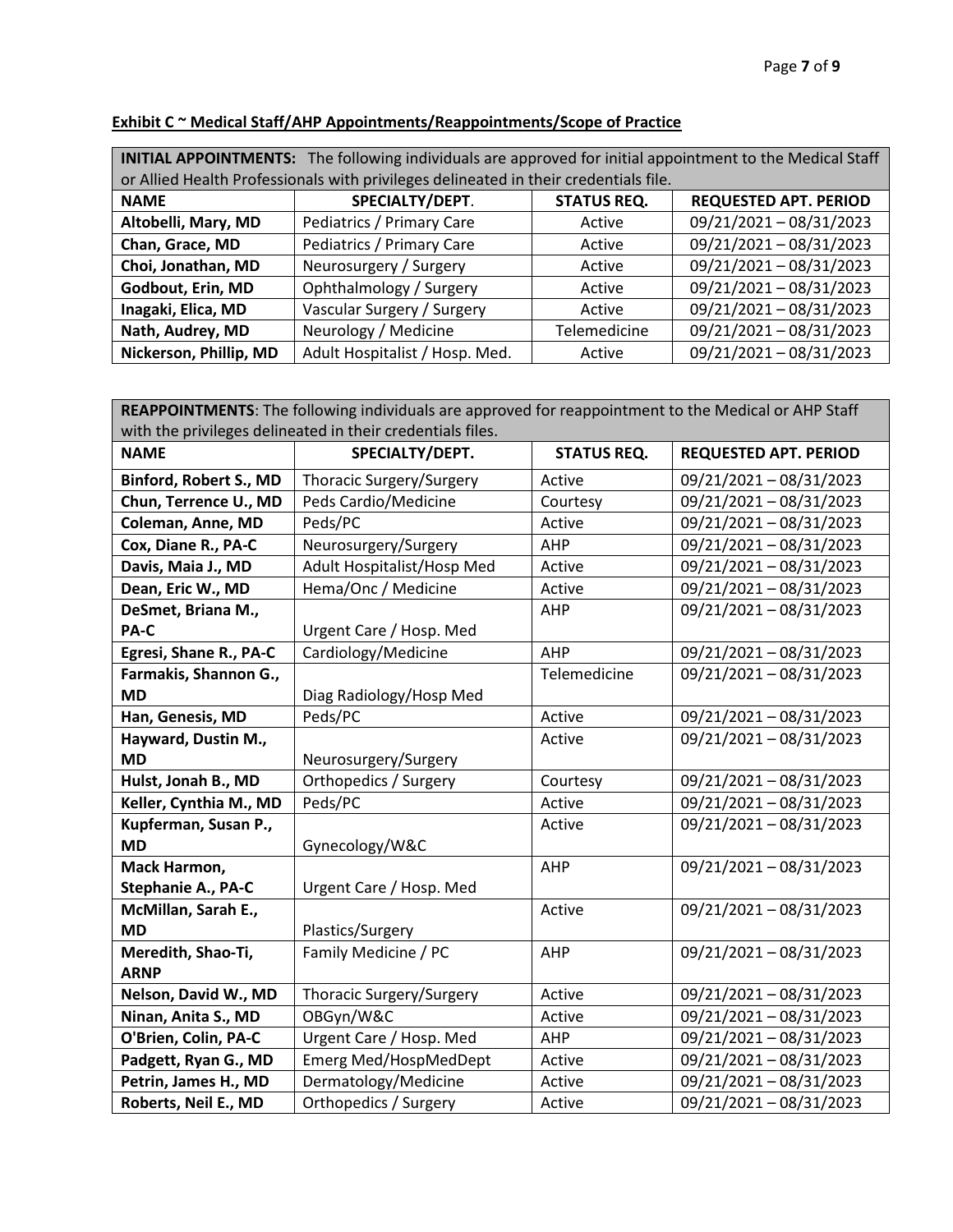| Rudd, Elizabeth A., PA- |                            | AHP        | 09/21/2021-08/31/2023 |
|-------------------------|----------------------------|------------|-----------------------|
| C                       | Urgent Care / Hosp. Med    |            |                       |
| Salazar, Marco A., MD,  |                            | Active     | 09/21/2021-08/31/2023 |
| <b>PhD</b>              | Urology/Surgery            |            |                       |
| Skucas, Andrius P., MD  | Anesthesiology/Surgery     | Active     | 09/21/2021-08/31/2023 |
| Stein, Emily F., MD     | Peds/PC                    | Courtesy   | 09/21/2021-08/31/2023 |
| Van Hoff, Linda A.,     |                            | <b>AHP</b> | 09/21/2021-08/31/2023 |
| <b>ARNP</b>             | Family Med/PC              |            |                       |
| Vincent, Peter M.,      |                            | Active     | 09/21/2021-08/31/2023 |
| <b>DPM</b>              | Podiatry/Surgery           |            |                       |
| Vossler, Mark R., MD    | Cardiology/Medicine        | Active     | 09/21/2021-08/31/2023 |
| Wang, Josephine S.,     |                            | Active     | 09/21/2021-08/31/2023 |
| <b>MD</b>               | OBGyn/W&C                  |            |                       |
| Weldin, Joshua D., MD   | Peds Cardio/Medicine       | Courtesy   | 09/21/2021-08/31/2023 |
| Wright, Paige L., MD    | Peds/PC                    | Active     | 09/21/2021-08/31/2023 |
| Yen, Tony, MD           | Adult Hospitalist/Hosp Med | Active     | 09/21/2021-08/31/2023 |
| Yim, Eric T., MD        | Pulmonary/CC/Hosp Med      | Active     | 09/21/2021-08/31/2023 |
| Zabriskie, Vinette, MD  | Gynecology/W&C             | Active     | 09/21/2021-08/31/2023 |

**REQUESTS FOR ADDITIONAL/CHANGE OF PRIVILEGES OR STAFF STATUS CHANGE:** The following individuals are approved for additional privileges or a change of privileges, as noted in their credentials files. Additional privileges shall be granted for the remainder of the current appointment period.

| <b>NAME</b>                    | SPECIALTY/DEPT               | <b>STATUS</b> | <b>PRIVILEGE(S)/STATUS</b><br><b>REQUESTED/CHANGE</b> |
|--------------------------------|------------------------------|---------------|-------------------------------------------------------|
|                                |                              |               |                                                       |
|                                |                              |               | Requesting 12 months of                               |
| Arjal, Russ, MD                | Gastroenterology/Surgery     | Active        | Leave of absence                                      |
| Heidorn-Nelson,                | Emerg Med/HospMedDept        |               |                                                       |
| Gretchen E., PA-C              |                              | AHP           | Hip Block                                             |
| Island, David L., PA-C         | Emerg Med/HospMedDept        | AHP           | <b>Hip Block</b>                                      |
| Lee, Jennifer M., MD           | Pain Med/Surgery             | Active        | <b>Vertiflex Procedure</b>                            |
| Moore, Robin R., PA-C          | Emerg Med/HospMedDept        | AHP           | Hip Block                                             |
| <b>Phillips, Clifton, PA-C</b> | Neurosurgery / Surgery       | AHP           | Add PA-Neurosurgery                                   |
| Stowe, David G., PA-C          | <b>Emerg Med/HospMedDept</b> | <b>AHP</b>    | <b>Hip Block</b>                                      |

| RESIGNATIONS: The following resignations from the Medical Staff or AHP's are accepted and approved. |                                       |               |  |
|-----------------------------------------------------------------------------------------------------|---------------------------------------|---------------|--|
| <b>NAME</b>                                                                                         | SPECIALTY/DEPT                        | <b>STATUS</b> |  |
|                                                                                                     |                                       |               |  |
| Bae, Crystal S., MD                                                                                 | <b>Emergency Med/HospMed</b>          | Active        |  |
| Chung, Philip H., MD                                                                                | <b>Behavioral Hlth/MedDept</b>        | Active        |  |
| Corwin, David J., MD                                                                                | Anatomic/Clinical Pathology/ Hosp Med | Active        |  |
| Jackson, Teresa L., MD                                                                              | <b>Primary Care/Primary Care</b>      | Active        |  |
| Larsen, Amy, PA-C                                                                                   | Neurosurgery/Surgery                  | AHP           |  |
| Maxwell, Vanessa B., ARNP                                                                           | Gastroenterology/MedDept              | AHP           |  |
| <b>McAllister, Craig, MD</b>                                                                        | Orthopedics/Surgery                   | Active        |  |
| Milam, Phillip E., MD                                                                               | <b>Primary Care/Primary Care</b>      | Active        |  |